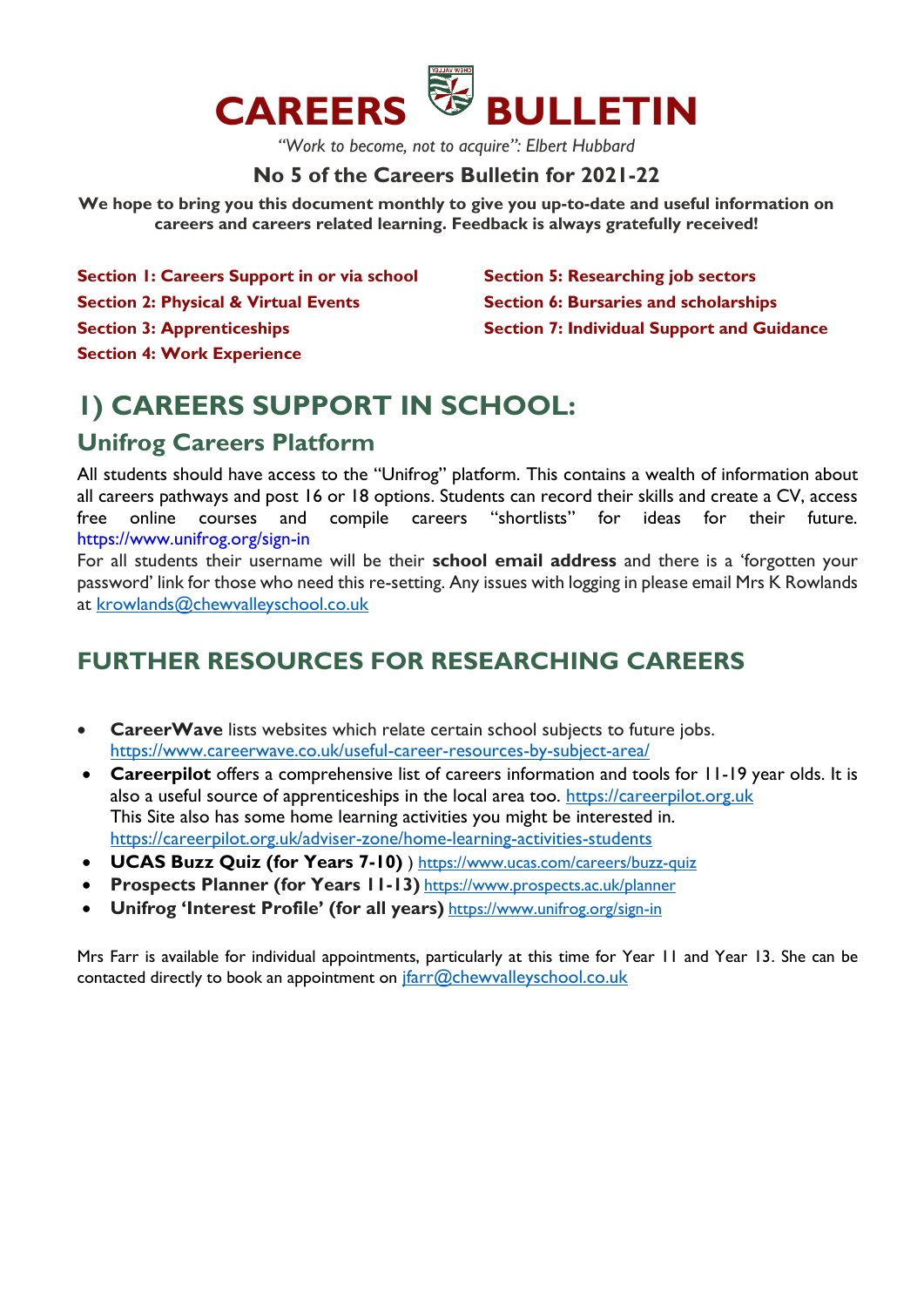# **CAREERS BULLETIN 2) PHYSICAL & VIRTUAL OPEN DAYS**

# **Careers Events**

### **\*NEW\* Careers With British Airways**

<https://www.surveymonkey.com/r/British-Airways> 30 March 5.00pm-6.00pm Virtual Pilots to Cabin Crew, Project Management and Business to Engineers and Digital

**Singing/Songwriting/Composition Workshops at BIMM College**  [BIMM Bristol: Songwriting and Composition Workshop \(15](https://www.bimm.ac.uk/events/bristol-songwriting-and-composition-workshop-13-04-22/) – 18 years) - BIMM Institute 13 April 10.00am-2.00pm King's Square, Bristol

# **College Open Days**

**Weston College**  <https://www.weston.ac.uk/event/>

**City of Bristol College**  <https://www.cityofbristol.ac.uk/events/> 30 March 4.30pm – 7.30pm Across all campuses

**South Gloucestershire and Stroud College**  <https://www.sgscol.ac.uk/events/open-events> 28 April 5.30pm – 8.00pm – Across all campuses

### **Bridgwater and Taunton College**  <https://www.btc.ac.uk/events/>

27 April 9.30am-12.30pm Cannington Campus 8 June 6pm-8pm Taunton Campus 9 June 9.30am-12.30pm Bridgwater Campus

**Bristol City Robins Foundation (Sport, Media, Esports)**  <https://www.bcfc.co.uk/robins-foundation/education/education-open-evening/> **\*NEW\*** Taster Day (Esports) 13 April 2.00-3.30pm **\*NEW\*** Taster Day (Football) 27 April 6pm

**BIMM Institute (Music Production and Performance)**  <https://www.bimm.ac.uk/open-days> 4 June 10.30am-1.30pm Kings Square, Bristol

**Access Creative College (Media, Games, Music)** ACC New for '22 Taster Days - Access Creative College - [Games, Music, Media and Software Courses](https://www.accesscreative.ac.uk/open-events/acc-new-for-22/) **\*NEW\*** Taster Day (VFX/Esports/Animation) 13 April 10.00am-1.15pm Broadmead

[Open Events | Access Creative College | Games | Music | Media](https://www.accesscreative.ac.uk/open-events/) General Open Day **6pm** Broadmead 3 May 6pm 6pm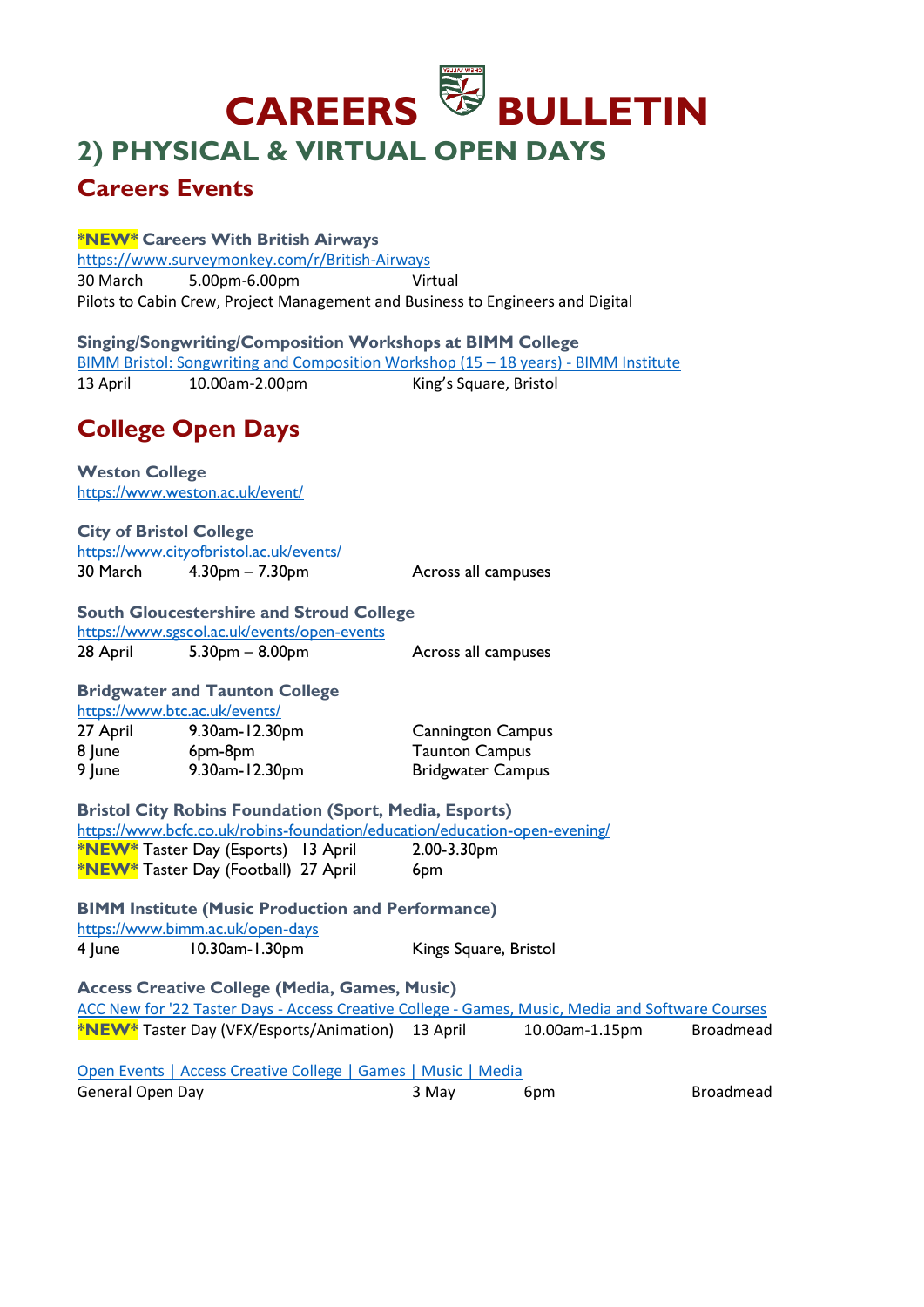

#### **Boomsatsuma**

#### [College Open Days | boomsatsuma](https://www.boomsatsuma.com/collegeopendays)

| 3 May | 6.30 <sub>pm</sub> | Photography / Digital Med      |
|-------|--------------------|--------------------------------|
| 4 May | 7.00 <sub>pm</sub> | <b>Sports Media Production</b> |
| 5 May | 6.30 <sub>pm</sub> | Games, VR and VFX              |
| 9 May | 6.30 <sub>pm</sub> | Film and TV                    |

dia Bart Engine Shed, Temple Meads Ashton Gate Stadium Engine Shed, Temple Meads Bottleyard Studios, Hengrove

# **Universities**

### **\*NEW\* UCAS University Exhibition (Bristol)**

[Bristol UCAS exhibition 2022 | Exhibition | UCAS](https://www.ucas.com/events/bristol-ucas-exhibition-2022-403956)

28/29 April 9.30am-3.00pm Stoke Gifford

**\*NEW\* Bristol University Engineering Work Experience** 

[Year 12 Technical Work experience | Faculty of Engineering | University of Bristol](http://www.bristol.ac.uk/engineering/outreach/technical-work-experience/)

4-8 July Year 12

### **\*UPDATED\* University Open Days and Taster Days/Events**

A selection of virtual and physical events. Find them all at [Search the Opendays.com calendar of university and college open days -](https://www.opendays.com/calendar/) search for an open day

### **Help Choosing University Courses**

- <https://www.ucas.com/undergraduate/what-where-study>
- <https://discoveruni.gov.uk/>
- Latest League Tables:<https://www.thecompleteuniversityguide.co.uk/league-tables/rankings>

### **Oxbridge Information**

[www.uniq.ox.ac.uk](http://www.uniq.ox.ac.uk/)

UNIQ is Oxford's access programme for state school students. See link for criteria. **Deadline 7 Feb.**

### <https://www.oxbridgelaunchpad.com/>

Portal to help state school students apply to Oxbridge.

#### **Unibuddy - Speak to a Student**  <https://www.ucas.com/chat-to-students>

A way of messaging current university students with any questions. Search via course or university.

### **Academic Lectures**

- UCL:<https://www.ucl.ac.uk/events/lunch-hour-lectures>
- Oxford:<http://www.ox.ac.uk/events-list>
- Bristol:<http://www.bristol.ac.uk/study/outreach/virtual-resources-for-students/faculty-content/>
- University of Law:<https://www.law.ac.uk/events/booking/>

### **Study Abroad (as a UK Student)**

https://www.ucas.com/undergraduate/what-and-where-study/studying-abroad-consider-your-options <https://www.gov.uk/guidance/study-in-the-european-union> <https://www.astarfuture.co.uk/>

### **Online Degrees**

<https://requestinfo.onlinecourses.london.ac.uk/> https://www.distancelearningportal.com/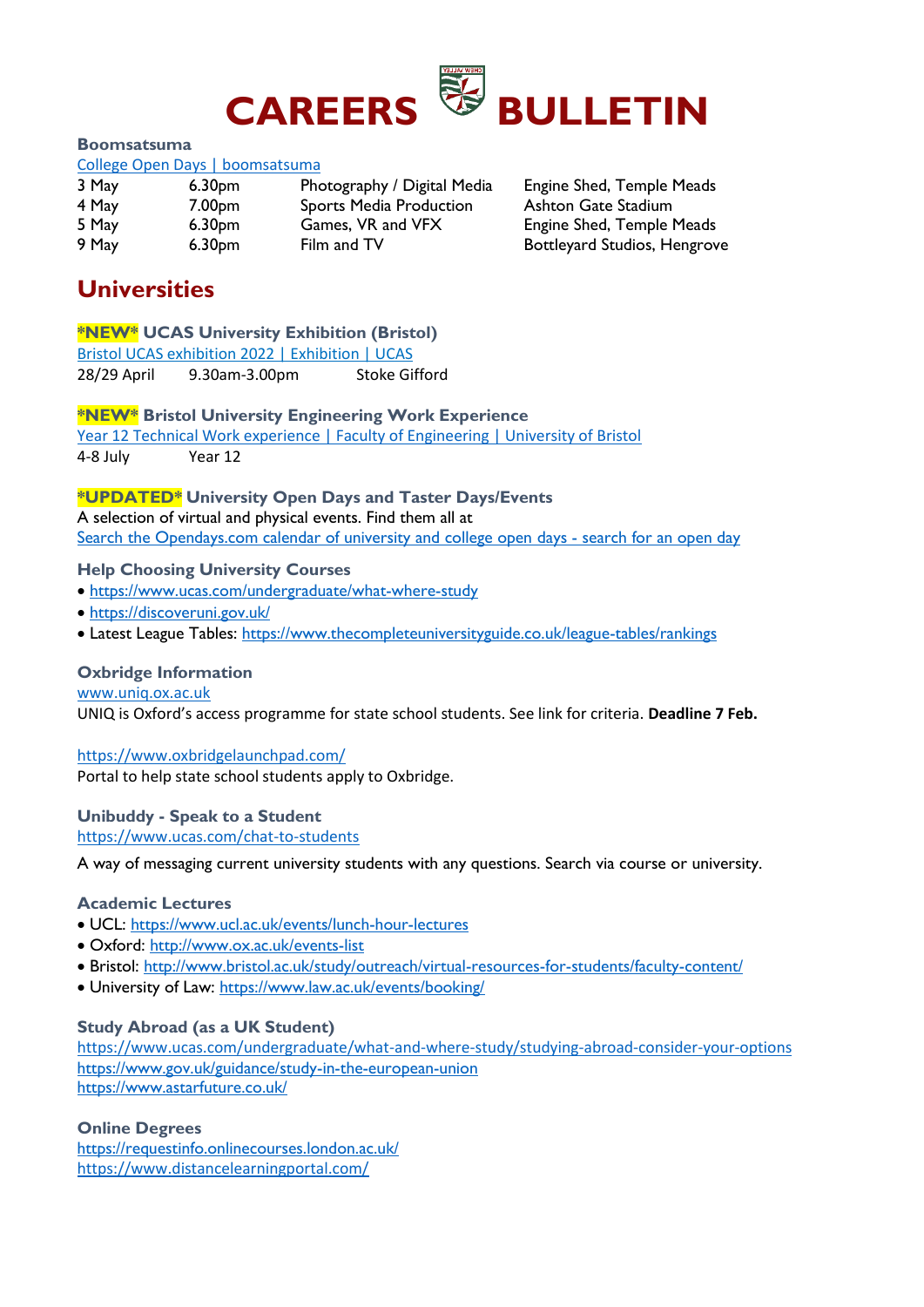

# **Gap Years General Info**

**IBM Futures 12 Month Placement Scheme**  <https://www.ibm.com/uk-en/employment/entrylevel/>

**Year In Industry Placements**  <https://www.etrust.org.uk/the-year-in-industry>

**Other Ideas and Suggestions for Gap Year**  <http://www.independentgapadvice.org/> <https://www.prospects.ac.uk/jobs-and-work-experience/gap-year> https://www.etrust.org.uk/the-year-in-industry

# **3) APPRENTICESHIPS**

# **Apprenticeship Events**

# **Apprenticeship Guides**

https://amazingapprenticeships.com/app/uploads/2021/09/Parents-Pack-September-2021-1.pdf

| <b>General</b>    | https://amazingapprenticeships.com/student-apprenticeship-guide/                    |
|-------------------|-------------------------------------------------------------------------------------|
| <b>Healthcare</b> | https://www.healthcareers.nhs.uk/career-planning/study-andtraining/apprenticeships- |
|                   | traineeships-and-cadet-schemes                                                      |
| <b>Army</b>       | https://apply.army.mod.uk/what-we-offer/regular-soldier/skills                      |
|                   | Government https://www.civil-service-careers.gov.uk/apprenticeships                 |
|                   | <b>Hinkley Point C</b> https://www.edfenergy.com/younghpc                           |
| <b>BBC</b>        | https://www.bbc.co.uk/careers/trainee-schemes-and-apprenticeships                   |

# **Apprenticeship Search**

### **National Search Engines**

- <https://www.gov.uk/apply-apprenticeship>
- <https://www.allaboutschoolleavers.co.uk/jobs>
- <https://careerfinder.ucas.com/jobs/apprenticeship/>
- **Civil Service** <https://www.civilservicejobs.service.gov.uk/csr/index.cgi>
- **NHS** https://www.jobs.nhs.uk/ Search under 'Apprentice'

#### **Opportunities via Local Colleges and Organisations**

- <https://www.weston.ac.uk/what-can-i-study/apprenticeships>
- <https://www.cityofbristol.ac.uk/apprenticeships/>
- Reflections (Business Apprenticeships)<https://www.rbdt.co.uk/>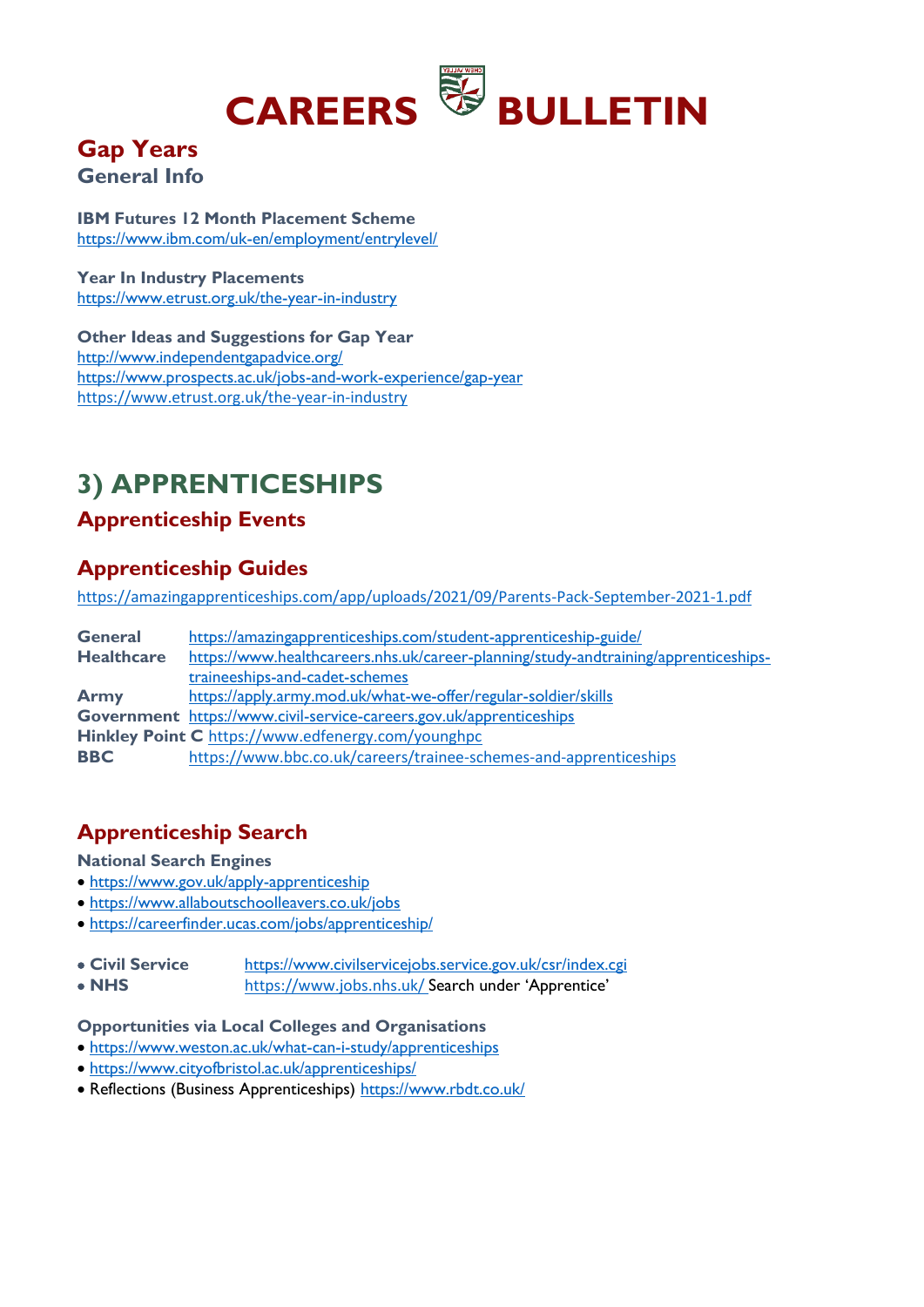

# **Apprenticeship Vacancies**

**Opportunities advertised this week in and around Bristol. For more details see** [www.findapprenticeship.service.gov.uk/apprenticeshipsearch](http://www.findapprenticeship.service.gov.uk/apprenticeshipsearch)

**Degree (Level 6) Apprenticeships**

- Construction Management at Kier. Closing 27/3/22
- **\*NEW\*** Environmental Practitioner at Mott Macdonald. Closing 30/3/22
- **\*NEW\*** Civil Engineering at Mott Macdonald. Closing 30/3/22
- Sales Manager at Amazon. Closing 31/3/22
- Tech Solutions / Mechanical Engineering at Babcock. Closing 31/3/22
- IT Business Analyst at Magnox. Closing 31/3/22
- Building Services Design at Hoare Lea. Closing 31/3/22
- Engineering at Rolls Royce. Closing 4/4/11
- **\*NEW\*** IT Solutions at Bath Property Maintenance. Closing 5/4/22
- **\*NEW\*** Cyber Security at VIMA. Closing 7/4/22
- Business Analyst at Magnox. Closing 10/4/22
- \*NEW\* Rail Systems Engineering at Siemens. Closing 12/4/22
- Supply Planner at Alliance Pharmaceuticals. Closing 18/4/22
- Accountancy at Menzies. Closing 29/4/22
- Quantity Surveying at Balfour Beatty. Closing 30/4/22 5
- Quantity Surveying at Vinci Construction. Closing 30/4/22
- Accountancy at GSCD Accountants. Closing 2/5/22
- Civil Engineering at WSP. Closing 27/5/22
- Electro Mechanical Engineering at WSP. Closing 27/5/22
- User Experience Designer / Sales / Software Engineering / Commercial Management at BT. Closing 31/5/22
- Chartered Accountant at Bishop Fleming. Closing 1/6/22
- Heavy Goods Vehicle Maintenance. Closing 30/6/22
- Environmental Management / Civil Engineering at Waterman. Closing 1/7/22
- Audit, Tax, Legal, Risk, Consulting at PWC. On-going until filled.
- Client Management, Insurance at Aon. On-going until filled.
- Accountancy at Grant Thornton. [Grant Thornton Trainees | Bristol Public Sector Audit School Leaver Programme \(Varied start dates available\)](https://trainees.grantthornton.co.uk/trainee-positions/job-details/?id=job_posting-3-32650&pp=6960)
- Surveying at CBRE. Ongoing until filled [2022 UK Real Estate Degree Level Apprenticeship -](https://careers.cbre.com/en_US/careers/JobDetail/2022-UK-Real-Estate-Degree-Level-Apprenticeship/50179) 50179 | CBRE
- Accountancy at Bishop Fleming [Careers | Insights | Bishop Fleming](https://www.bishopfleming.co.uk/careers)

### **Higher (Level 4/5) Apprenticeships**

- **\*NEW\*** Safety Specialist at Amazon. Closing 30/3/22
- Insurance at Willis Towers Watson. Closing 31/3/22
- Electrical Engineering, Mechanical Engineering at Magnox. Closing 31/3/22
- Project Manager / Safety Specialist at Amazon. Closing 31/3/22
- Procurement / Quality Technician at Babcock. Closing 31/3/22
- Mineral Products Technician at Aggregate Industries. Closing 1/4/22
- **\*NEW\*** Sports Coach at Clevedon Gymnastics Centre. Closing 1/5/22
- Project Co-ordinator at BT. Closing 31/5/22
- Risk and Insurance at Sense Risk. Closing 8/7/22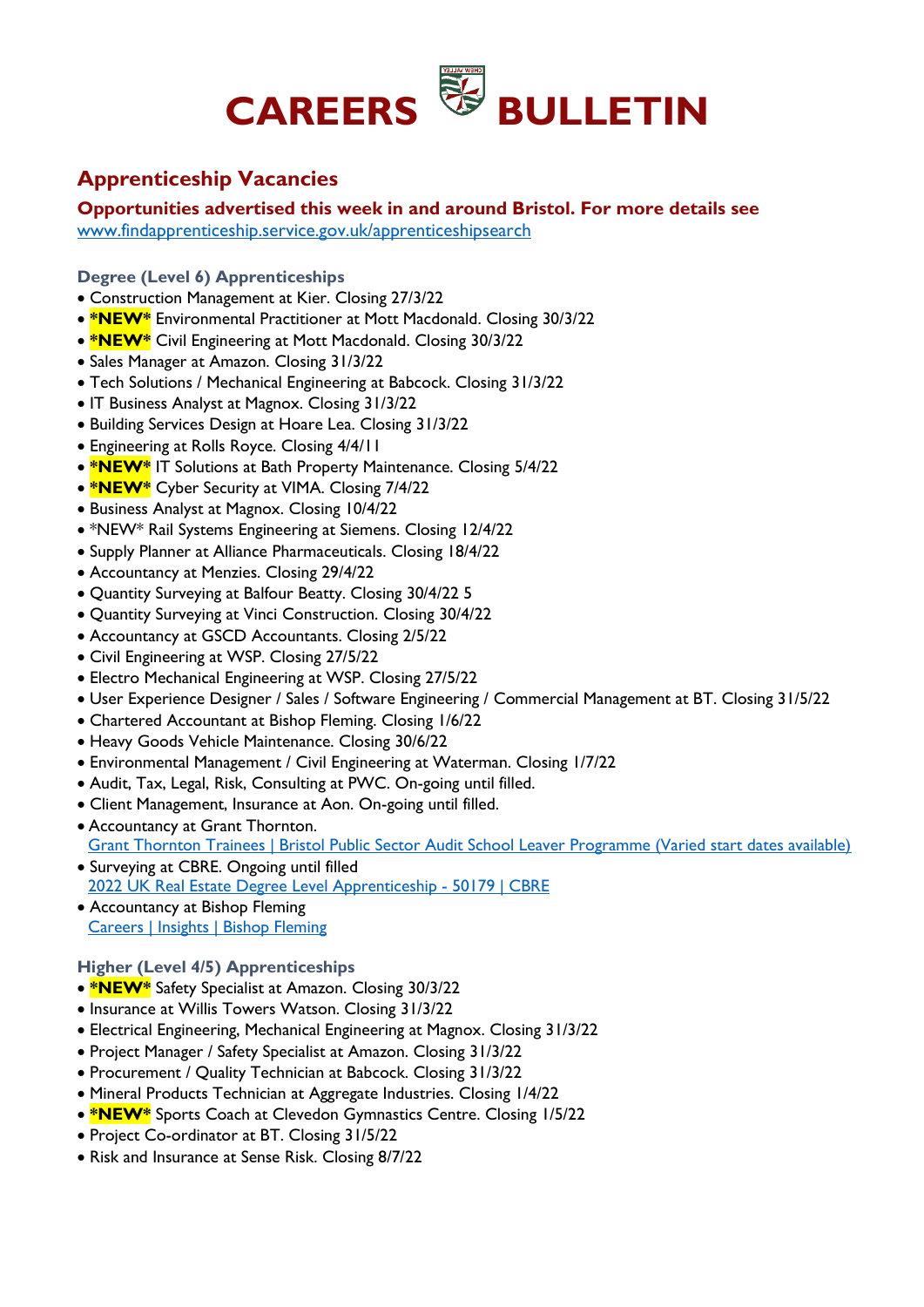

### **Advanced (Level 3) Apprenticeships**

- **\*NEW\*** Teaching Assistant posts at schools in the local area. Closing: various
- **\*NEW<sup>\*</sup>** Light and Heavy Motor Vehicle Technician posts in the local area. Closing: Various.
- **\*NEW\*** Rail Signalling at Amey. Closing 27/3/22
- Control and Instrumentation, Accountancy, Admin at Magnox. Closing 31/3/22
- **\*NEW\*** Civil Engineering at Mott Macdonald. Closing 30/3/22
- Crane Service Engineer at Konecranes. Closing 31/3/22
- Engineering at Aggregate Industries. Closing 1/4/22
- Engineering at Rolls Royce. Closing 4/4/22
- Engineering with Rolls Royce. Closing 4/4/22
- Insurance, Client Management at Aon. Closing 30/4/22
- Accountancy at GCSD Accountants. Closing 2/5/22
- Customer Support, Digital Support at BT. Closing 31/5/22
- Engineering Technician at Southern Precision. Closing 1/8/22

# **4) WORK EXPERIENCE**

**Real Group (Construction)**  Home - [Real Group \(real-group.co.uk\)](https://www.real-group.co.uk/) Construction company based in Ham Green.

#### **Wessex Water (Engineering)**

[Work experience \(wessexwater.co.uk\)](https://www.wessexwater.co.uk/careers/early-careers/work-experience) Apply via the request form found at the link above.

**University of Bristol (Life Sciences)** 

<http://www.bristol.ac.uk/life-sciences/outreach/work-experience/>

| $4-8$ July | Biochemistry              | Year 10 | Apply by 13 May |
|------------|---------------------------|---------|-----------------|
| 20-24 June | <b>Biological Science</b> | Year 12 | Apply by 13 May |

### **Nuffield Research Placements (Science)**

[www.stem.org.uk/nuffield-research-placements](http://www.stem.org.uk/nuffield-research-placements)

Summer 2022 Current Year 12 Supervised research projects relating to quantitative social science, computing, engineering or maths (or a combination). Online activities and two-week on-site research. Criteria applies. Deadline 30 April.

**Engineering (MBDA)**  <https://www.mbdacareers.co.uk/job/5273> One week work experience in Bristol during half term. Apply online. Years 11-13.

**Burges Salmon (Law)**  <https://www.burges-salmon.com/careers/work-experience/> Summer 2022 Bristol Years 10 -12 Apply via the link. Criteria applies.

**Investment Banking Summer Internship (Credit Suisse)**  <https://www.credit-suisse.com/careers/en/students.html> Summer 2022 London Year 13 only

# **Parents' Guide to Virtual Work Experience**

<https://www.theparentsguideto.co.uk/post/virtual-work-experience>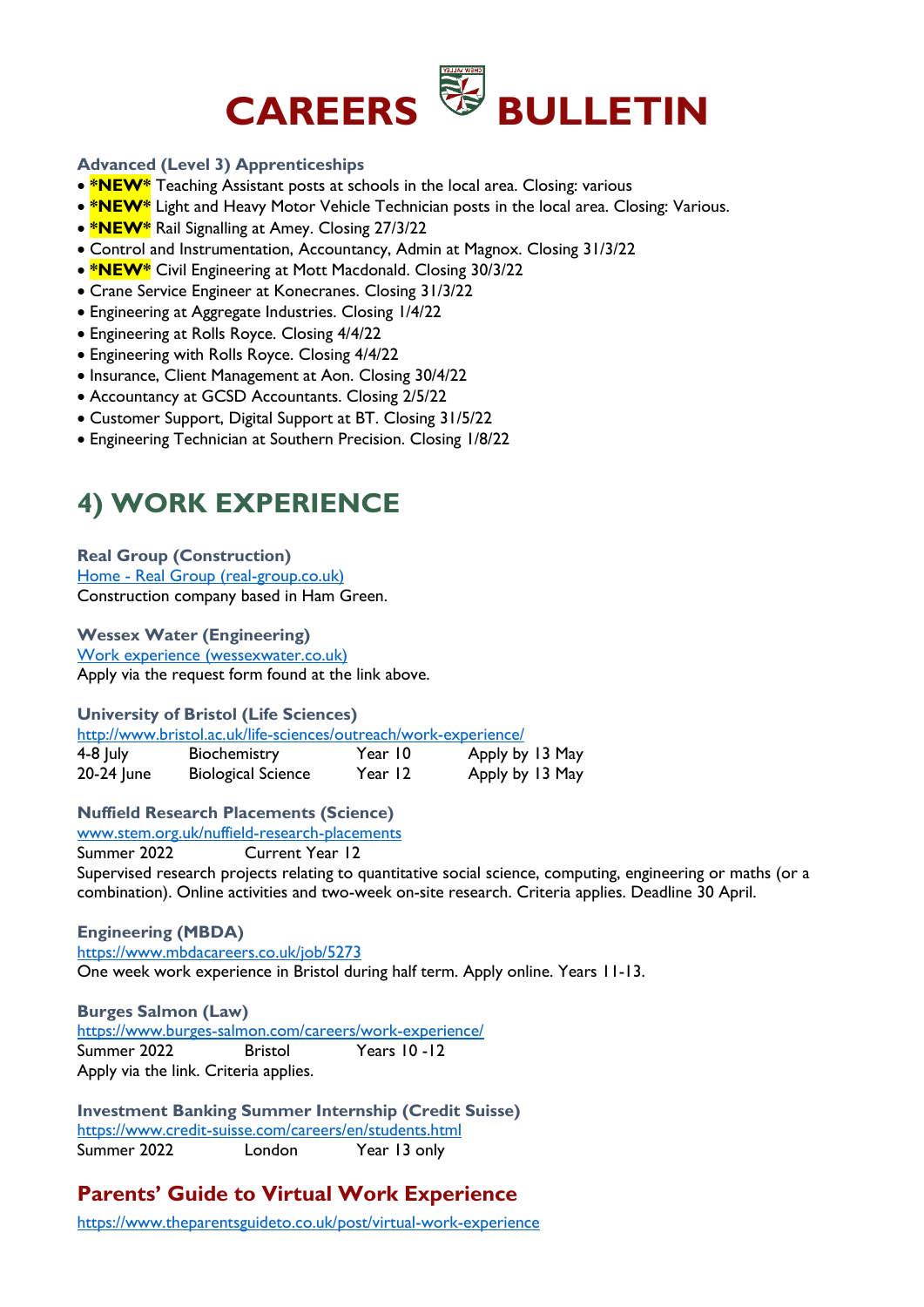

### **Engineering and Technology (Siemens)**  [Siemens Work Experience \(springpod.com\)](https://www.springpod.com/virtual-work-experience/siemens-work-experience?utm_source=ac&utm_medium=email&utm_campaign=vwex&utm_term=siemens_work_experience_newsletter&utm_content=siemens_work_experience_newsletter_26feb22)  4-15 April 10 hours over 2 weeks including live webinars

**Healthcare (University of Birmingham)** 

[Live Virtual NHS Healthcare Careers Work Experience Programme -](https://alliedhealthmentor.org/product/live-virtual-work-experience-programme/) Allied Healthcare Mentor [\(alliedhealthmentor.org\)](https://alliedhealthmentor.org/product/live-virtual-work-experience-programme/) Live Interactive one day work experience. Various dates. Suitable for Year 10-13 £10 per day

### **Law (Burges Salmon)**

31 May and 2 June <https://www.burges-salmon.com/careers/school-students-information-days>

**Engineering (University of Bristol)**  [Year 12 Technical Work experience | Faculty of Engineering | University of Bristol](http://www.bristol.ac.uk/engineering/outreach/technical-work-experience/) 4-8 July Year 12

# **Experiences involving a cost**

# **Career Days (various)**

<https://www.careerdays.co.uk/> One day virtual work experience. £60 per day.

| One day in caar work experience. Eve per day. |                  |        |                 |        |                    |  |  |
|-----------------------------------------------|------------------|--------|-----------------|--------|--------------------|--|--|
| 26 Mar                                        | Midwifery        | 2 Apr  | Law             | 16 Apr | Psychology         |  |  |
| 23 Apr                                        | <b>Business</b>  | 30 Apr | Architecture    | 14 May | <b>Vet Science</b> |  |  |
| 28 May                                        | Computer Science | 5 June | Performing Arts |        |                    |  |  |

# **NON INTERACTIVE VIRTUAL WORK EXPERIENCE**

### **Hogan Lovalls' Law Work Experience Programme**

<https://tinyurl.com/yekejsx6>

### **Virtual Tours Around Various Businesses**

<https://www.icanbea.org.uk/virtual-tours/>

# **The Forage Virtual Work Experience Programmes**

<https://www.theforage.com/> Virtual work experience in law, consulting, technology, finance and marketing.

# **Engineering (EDF)**

<https://careers.startprofile.com/page/hpc-virtualworkexperience> Take a brief from the team and come up with a response to real project issues.

# **Finance (PWC)**

<https://www.pwc.co.uk/careers/school-jobs/virtual-classroom.html> PwC Virtual Classroom for Years 10 and 13. Combines both live and pre-recorded sessions.

# **Digital Media**

<https://barclayslifeskills.com/i-want-virtual-work-experience/school/virtual-work-experience> Virtual Work Experience at a 'digital transformation' agency.

# **Medicine**

[www.bsmsoutreach.thinkific.com](http://www.bsmsoutreach.thinkific.com/) Virtual medical work experience at Brighton and Sussex Medical School <https://www.rcgp.org.uk/training-exams/discover-general-practice/observe-gp.aspx> An interactive video platform providing insight into the role of a GP and the wider primary care team.